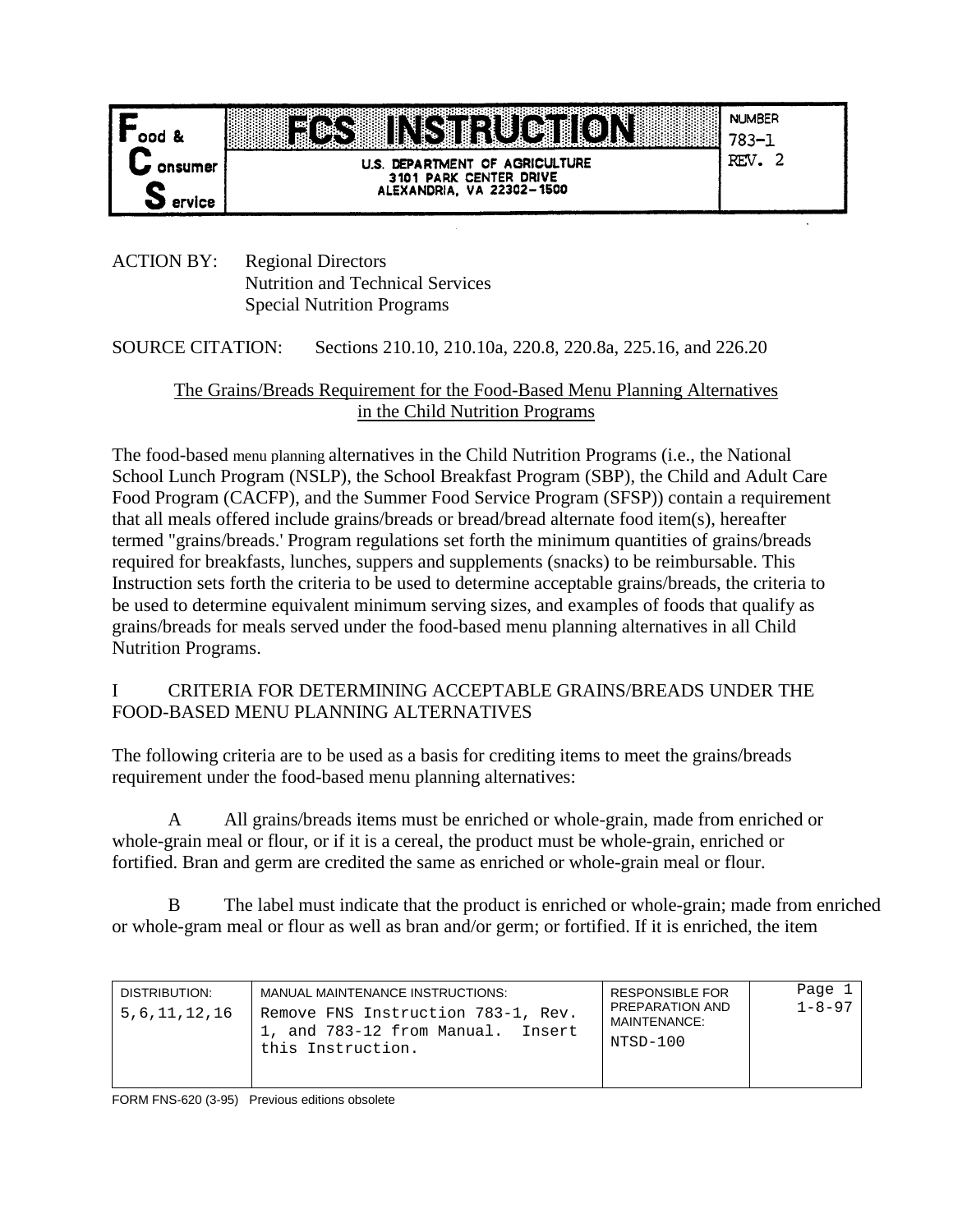must meet the Food and Drug Administration's Standards of Identity (21 CFR §136, §137, §139) for enriched bread, macaroni and noodle products, rice, or cornmeal.

C The item must be provided in quantities specified in the regulations. One-quarter (1/4) of a serving is the smallest amount allowable to be credited toward the minimum quantities of grains/breads specified in program regulations.

# II CRITERIA FOR DETERMINING EQUIVALENT MINIMUM SERVING SIZES

Exhibit A, attached, contains the equivalent minimum serving sizes for a wide variety of purchased food items.

In lieu of using the minimum serving sizes listed in Exhibit A, the contribution of a grains/breads in a recipe may be calculated to determine the number of grains/breads servings the recipe provides. The crediting of a food item as a grains/breads serving is determined by the total amount of enriched or whole-grain meal and/or flour in the recipe divided by the number of servings the recipe yields. Bran and germ axe calculated in the same manner as enriched or whole-grain meal and flour.

For the types of food items listed in Groups A-G of Exhibit A to count as one full serving, an item must contain no less than 14.75 grams (0.52 ounces) of enriched or whole-grain meal and/or flour. For the types of food items listed in Groups H and I of Exhibit A to count as one full serving, the weights and volumes listed therein must be used.

### III FOODS THAT QUALIFY AS GRAINS/BREADS

Foods that qualify as grains/breads for the Child Nutrition Programs are foods that are enriched or whole-grain or made from enriched or whole-grain meal or flour. Bran and germ are credited the same as enriched or whole-grain meal or flour. Such foods include, but are not limited to'

A **Breads** that are enriched or whole-grain.

 B **Biscuits, bagels, rolls, tortillas, muffins, or crackers** made with enriched or whole-grain meal or flour.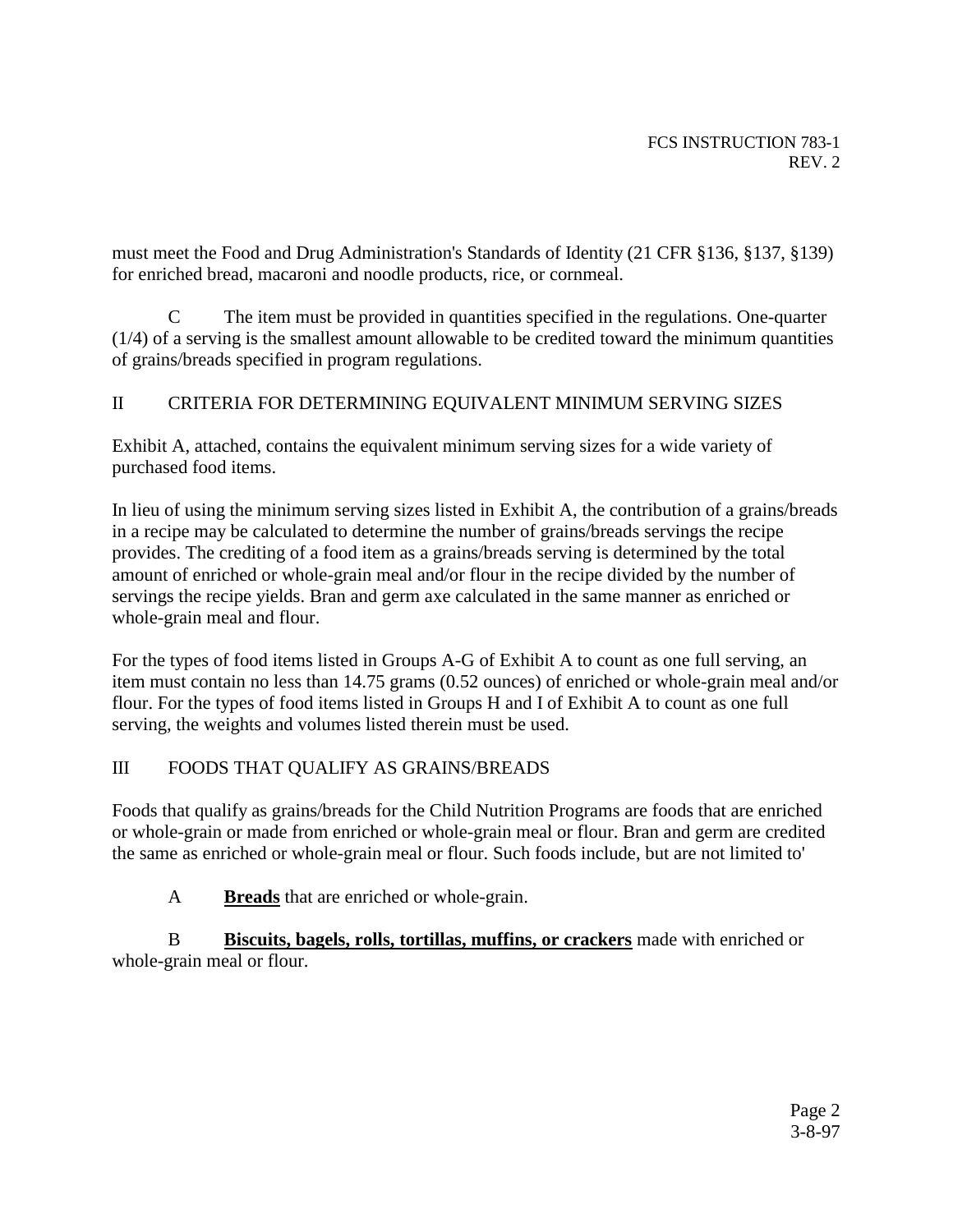C **Cereal grains (cooked) such as rice, bulgur, oatmeal, corn grits, wheat or couscous** that are enriched or whole-grain.

D **Ready-to-eat breakfast cereals** that are enriched, whole-grain, or fortified.

E **Cereals or bread products that are used as an ingredient in another menu item such as crispy rice treats, oatmeal cookies or breading on fish or poultry** when they are enriched, whole-grain, or fortified.

F **Macaroni or noodle products (cooked)** made with enriched or whole-grain flour. Program regulations for the NSLP and the SFSP allow enriched macaroni products that have been fortified with protein to be counted to meet either a grains/breads or meat/meat alternate requirement but not as both in the same meal.

G **Sweet foods such as master pastries, coffee cake, doughnuts, sweet rolls, cookies, cakes, or formulated -main-fruit products (authorized under Appendix A of 7 CFR part 220**) when made with enriched or whole-grain meal or flour and served, as permitted under Exhibit A. When sweet foods are permitted, no more than 1 grains/breads serving per day may be a dessert and sweet snack foods should not be served as part of a snack more than twice a week.

H **Pie crust** when made with enriched or whole-grain meal or flour and served, as permitted under Exhibit A.

I **Non-sweet snack' products such as hard pretzels, hard bread sticks, and chips** made from enriched or whole-grain meal or flour.

mudit byel

RÓNALD J. VOGEL **Acting Deputy Administrator** for Special Nutrition Programs

Attachment

Page 3 3-8-97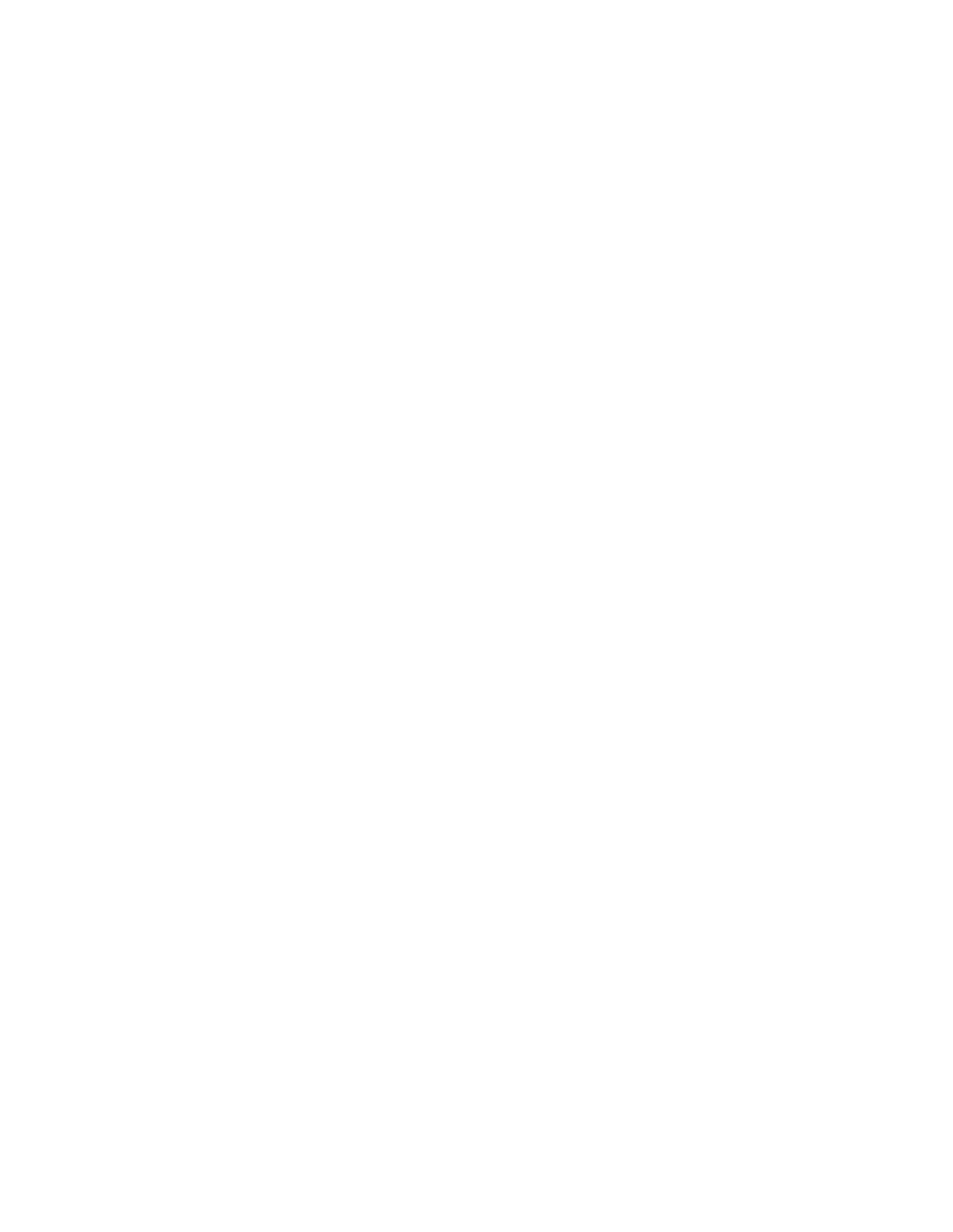#### GRAINS/BREADS FOR THE FOOD-BASED MENU PLANNING ALTERNATIVES IN THE CHILD NUTRITION PROGRAMS<sup>1</sup>

| <b>GROUP A</b> |                                                                                                  | MINIMUM SERVING SIZE FOR GROUP A        |
|----------------|--------------------------------------------------------------------------------------------------|-----------------------------------------|
|                | Bread type coating                                                                               | 1 serving $= 20$ gm or 0.7 oz           |
|                | Bread sticks (hard)                                                                              | $\frac{3}{4}$ serving = 15 gm or 0.5 oz |
| ۰              | Chow mein noodles                                                                                | $\frac{1}{2}$ serving = 10 gm or 0.4 oz |
|                | Crackers (saltines and snack crackers)                                                           | $\frac{1}{4}$ serving = 5 gm or 0.2 oz  |
|                | Croutons                                                                                         |                                         |
| ٠              | Pretzels (hard)                                                                                  |                                         |
|                | Stuffing (dry) Note: weights apply to bread in stuffing                                          |                                         |
|                | <b>GROUP B</b>                                                                                   | MINIMUM SERVING SIZE FOR GROUP B        |
|                | <b>Bagels</b>                                                                                    | 1 serving $= 25$ gm or 0.9 oz           |
|                | Batter type coating                                                                              | $\frac{3}{4}$ serving = 19 gm or 0.7 oz |
| ٠              | <b>Biscuits</b>                                                                                  | $\frac{1}{2}$ serving = 13 gm or 0.5 oz |
|                | Breads (white, wheat, whole wheat, French, Italian)                                              | $\frac{1}{4}$ serving = 6 gm or 0.2 oz  |
| ٠              | Buns (hamburger and hotdog)                                                                      |                                         |
| ۰              | Crackers (graham crackers - all shapes, animal                                                   |                                         |
|                | crackers)                                                                                        |                                         |
| ٠              | Egg roll skins                                                                                   |                                         |
| ٠              | English muffins                                                                                  |                                         |
| ٠              | Pita bread (white, wheat, whole wheat)                                                           |                                         |
|                | Pizza crust                                                                                      |                                         |
| ٠              | Pretzels (soft)                                                                                  |                                         |
| ٠              | Rolls (white, wheat, whole wheat, potato)                                                        |                                         |
| ٠              | Tortillas (wheat or corn)                                                                        |                                         |
| ٠              | Tortilla chips (wheat or corn)                                                                   |                                         |
| $\bullet$      | Taco shells                                                                                      |                                         |
|                | <b>GROUP C</b>                                                                                   | MINIMUM SERVING SIZE FOR GROUP C        |
| $\bullet$      | Cookies $2$ (plain)                                                                              | $1$ serving = 31 gm or 1.1 oz           |
| ۰              | Cornbread                                                                                        | $\frac{3}{4}$ serving = 23 gm or 0.8 oz |
| $\bullet$      | Corn muffins                                                                                     | $\frac{1}{2}$ serving = 16 gm or 0.6 oz |
| ٠              | Croissants                                                                                       | $\frac{1}{4}$ serving = 8 gm or 0.3 oz  |
| ۰              | Pancakes                                                                                         |                                         |
| ٠              | Pie crust (dessert pies <sup><math>2</math></sup> , fruit turnovers <sup>3</sup> , and meat/meat |                                         |
|                | alternate pies)                                                                                  |                                         |
| ٠              | Waffles                                                                                          |                                         |

<sup>1</sup> Some of the following foods, or their accompaniments may contain more sugar, salt, and/or fat than others. This should be a consideration when deciding how often to serve them.

<sup>2</sup> Allowed only for desserts under the enhanced food-based menu planning alternative specified in  $\S$ 210.10 and supplements (snacks) served under the NSLP, SFSP, and CACFP.

<sup>3</sup> Allowed for desserts under the enhanced food-based menu planning alternative specified in  $\zeta$ 210.10 and supplements (snacks) served under the NSLP, SFSP, and CACFP, and for breakfasts served under the SBP, SFSP and CACFP.

Page 1

 $1 - 8 - 97$